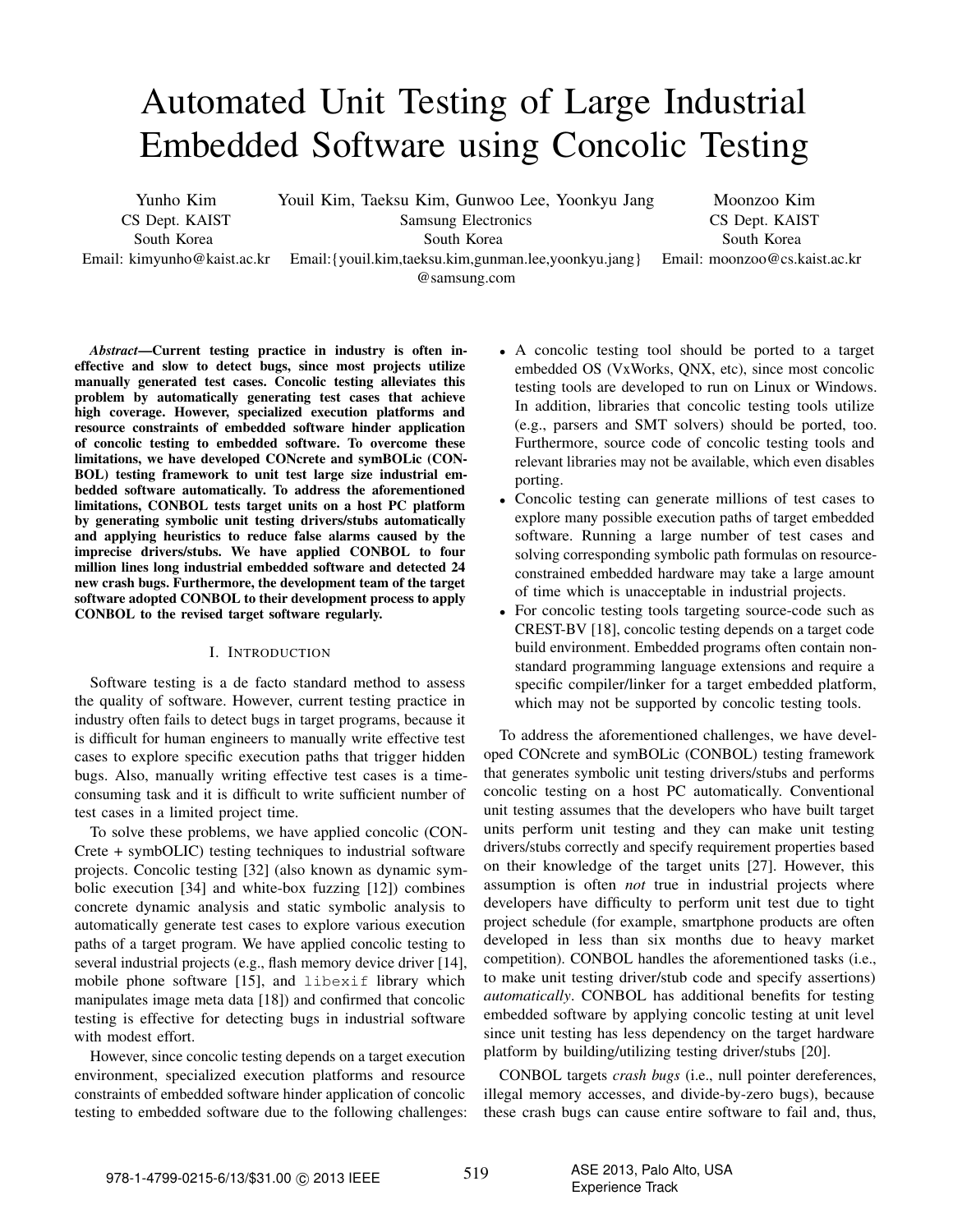can be of important concern to developers. In addition, oracles/assertions for these bugs are readily available without user-specified assertions and can be checked automatically. In addition, CONBOL generates *symbolic unit test drivers and stubs* automatically, which enable automated unit testing of embedded software and save a large amount of human effort. Furthermore, CONBOL applies several heuristics to reduce false alarms caused by the imprecise test driver/stubs (see Sections III-B- III-D).<sup>1</sup>

We have applied CONBOL to four million lines long industrial embedded software for smartphones (calling it 'project S' in this paper), which contains around 49,000 functions. After filtering out false alarms, CONBOL detected 24 new crash bugs which had not been detected by manual testing nor static analysis tools such as Coverity Prevent. Furthermore, the development team of the project S recognized the practical usefulness of CONBOL and decided to adopt CONBOL in their development process to apply CONBOL to the revised code regularly. To our knowledge, this is the first case study that demonstrates the practicality of concolic testing as an automated crash bug detection technique for multi-million lines long industrial embedded software.

The remainder of this paper is organized as follows. Section II explains the CONBOL framework. Section III explains the heuristics used to improve the effectiveness and precision of bug detection. Section IV describes the case study of applying CONBOL to the large industrial embedded software project of Samsung Electronics. Section V reports the testing results and Section VI discusses lessons learned from this study. Section VII explains related work and, finally, Section VIII summarizes the paper and discusses future work.

#### II. CONBOL FRAMEWORK

## *A. CONBOL Overview*

Figure 1 shows the overall structure of the CONBOL framework. CONBOL is developed based on a concolic testing tool CREST-BV [18], and consists of the following six components - *CONBOL Trim*, *CONBOL Gen*, *CONBOL Pre-processor*, *CONBOL Instrumentor*, *CONBOL Library*, and *CONBOL Run*. The first three components are newly developed modules from scratch and the last three components are the extension of CREST-BV. The CONBOL framework consists of 5500 LOC in the Ruby scripting language, 5600 LOC in Ocaml for additional instrumentation, and about 8500 LOC in C/C++ to implement CONBOL main engine and modify CREST-BV's symbolic execution engine to support symbolic array index dereference by using memory model [9]. CONBOL has been developed by three Samsung engineers for five months.

The work-flow of CONBOL is as follows. Given target C code written for an embedded platform is transformed to GCC compatible C code by CONBOL Trim. Then, by analyzing this GCC compatible target C code, CONBOL Gen generates unit test driver/stub code for a target unit function. At the same time, CONBOL Pre-processor inserts assert() to detect crash bugs more effectively and constraints to satisfy pre-conditions of a target unit to reduce false alarms. This pre-processed GCC compatible target C file is instrumented and compiled with the unit test driver/stub code and the CONBOL library by gcc. Finally, the generated Linux binary file is executed by CONBOL Run to explore various execution paths and report violated assertions having high scores at run time. From the run time execution information, CONBOL reports crash bug detected and branch coverage achieved so far.

# *B. CONBOL Trim: Automated Porting of Unit Functions Written for an Embedded Platform*

CONBOL Trim removes the target functions that cannot be ported to a host PC or modifies the unit functions of the target embedded software so that the unit functions can be compiled and executed at the host PC.

*1) Removal of Unportable Functions:* First, CONBOL Trim identifies functions that cannot be ported to a host PC. Then, these functions are replaced with the corresponding symbolic stub functions that return unconstrained symbolic values. Main causes that make a function unable to run on a host PC are *inline assembly code*, *hardware-dependent code* such as dereference of absolute memory address, and *extensions of RVCT (RealView Compilation Tools) [29]* that are not compatible with GCC.

• *Inline assembly code:*

Embedded programs often contain inline assembly code to control the target embedded hardware directly. The target functions that contain inline ARM assembly code (the project S runs on the ARM hardware) are removed, since they cannot run on a host PC of x86 architecture.

• *Hardware dependent code:*

Embedded software often uses memory-mapped I/Os that map hardware control registers to the absolute memory addresses. The target functions that contain memorymapped I/O code are removed, since they cannot run on a host PC correctly (memory mapped I/Os do not work on different hardware configurations).

• *RVCT compiler extensions:*

RVCT compiler allows various extensions in target C code to produce optimized executable binary files for target hardware. Some RVCT extensions can be ignored or can be translated to corresponding GCC extensions. If RVCT extensions in a function cannot be translated to GCC compatible code, CONBOL removes the function.

*2) Translation of Target Functions:* The project S is developed for the ARM architecture and uses RVCT as a compiler. A problem is that RVCT is not fully compatible with GCC on an x86 host PC. In addition, CIL (C Intermediate Language) [21] which is an instrumentation tool that is used by CONBOL Instrumentor does not support RVCT extensions nor GCCincompatible syntax. Thus, CONBOL modifies the target unit code to be compatible with GCC and CIL as follows:

<sup>&</sup>lt;sup>1</sup>For example, CONBOL may report a null-pointer dereference bug for a pointer parameter pt in a target unit void  $f(int * pt)$  { ... if  $(*pt==10) ...$ . However, if  $f()$  is always invoked with pt as a non-null value in the target program, this bug report becomes a false alarm.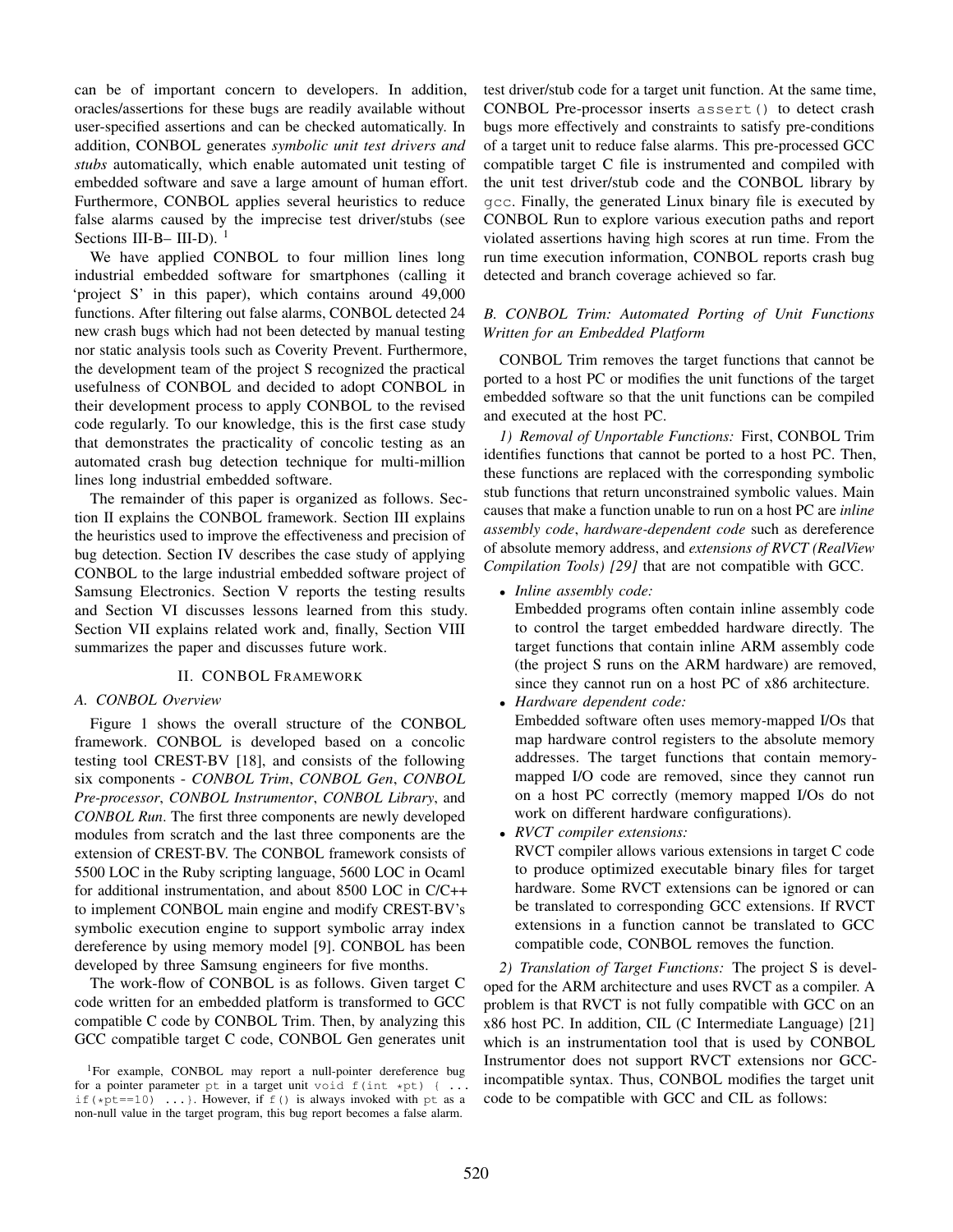

Fig. 1. Overview of the CONBOL framework

- *Translation of the RVCT compiler extensions:*
- If RVCT extensions declare properties of a function but do not impact a target function semantics, CONBOL Trim simply removes the extensions. If RVCT extensions have corresponding GCC extensions, we translate the RVCT extensions to the corresponding GCC extensions. For example, align(8) extension for RVCT (which aligns a data structure in 8 bytes) can be translated to an equivalent GCC extension \_\_\_attribute\_((aligned(8)).
- *Resolving type inconsistency:*

RVCT does not check type strongly between function declaration and corresponding function definition, if they are in separate files (this situation occurs frequently in large software such as the project S). For example, RVCT allows type inconsistency between the types of parameters in function declaration and the types of parameters in function definition, if the declaration and the definition are in different files. CONBOL Trim modifies the function definitions to be type-consistent with the corresponding function declaration and reports this modification to a user.

# *C. CONBOL Gen: Automated Generation of Unit Test Drivers and Stubs*

The CONBOL Gen component automatically generates unit test drivers that specify symbolic input variables for target units and generates stub functions for the functions removed by CONBOL Trim. A generated unit test driver specifies all parameters of the target unit and all global variables that are used by the target unit as symbolic inputs. CONBOL Gen specifies a symbolic input for each variable according to its type as follows:

• *Primitive integer types:*

If a given parameter variable  $x$  or a given global variable y is a primitive integer type such as int and char, CONBOL specifies the variable as a symbolic input by using the CONBOL declaration functions such as CONBOL int $(x)$ , CONBOL char $(y)$ , etc. CONBOL does not support floating point symbolic variables, since most SMT solvers do not fully support floating point arithmetics.

• *Array types:*

If a given variable is an array, CONBOL specifies each array element as a symbolic variable according to the type of the array element. To avoid performance degradation due to too many symbolic variables, a user can specify an upper bound  $n$  such that CONBOL specifies only the first *n* elements of an array as symbolic variables.

• *Structure types:*

If a given variable  $s$  is a structure type, CONBOL specifies every primitive field variable of s as a symbolic variable recursively (i.e., if  $s$  contains a structure  $t$ , the primitive field variables of  $t$  are declared symbolically). To reduce the complexity of concolic testing, the pointer variables of a structure are not declared symbolically and these pointer variables are assigned with NULL.

• *Pointer types:*

If a given variable pt is a pointer to a variable of a type T, CONBOL allocates memory space whose size is equal to the size of T and assigns the address of the allocated memory to pt (i.e.,  $pt =$  malloc(sizeof(T))). If T is a primitive type, CONBOL declares the allocated memory as symbolic by using CONBOL\_int(), etc. If T is *not* a primitive type (i.e., a structure), the allocated memory space is declared as symbolic, following the way to specify variables of 'Structure types' symbolically.

Figure 2 shows an example of unit test driver code generated by CONBOL Gen. Node (lines 1-4) is a structure type that represents a linked list node which contains a character value. The target unit function is add  $last(v)$  (lines 7-10) which takes a character  $\vee$  as an input and adds a new node containing  $\vee$  to the end of the global linked list. add\_last() uses a global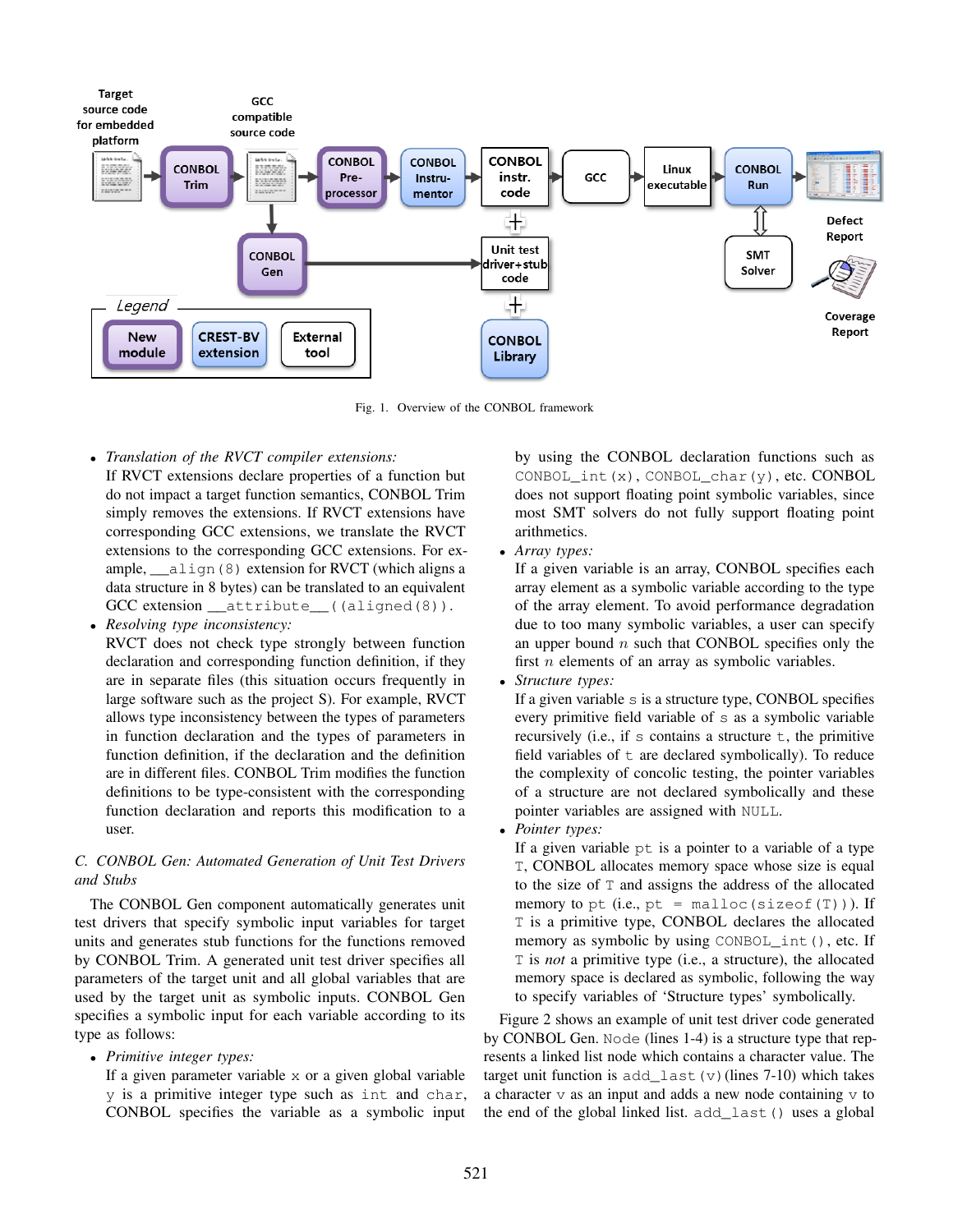```
01:typedef struct Node_{
02: char c;
03: struct Node_ *next;
04:} Node;
05:Node *head;
06:// Target unit-under-test
07:void add_last(char v){
08: // add a new node containing v
09: // to the end of the linked list
10: ...}
11:// Test driver for the target unit
12:void test_add_last(){
13: char v1;
14: head = malloc(sizeof(Node));
15: CONBOL_char(head->c);
16: head->next = NULL;
17: CONBOL_char(v1);
18: add_last(v1); }
```
Fig. 2. An example of an automatically generated unit test driver

pointer variable head (line 5). test\_add\_last()(lines 12-18) is test driver code for add\_last().

CONBOL Gen sets all global variables used by the target unit as symbolic inputs. Since the target unit add\_last() uses head, the driver allocates memory space to head (line 14). Next, the driver declares all fields of the structure pointed by head (except pointer variables) as symbolic variables. In other words, the driver sets head- $\geq c$  as a symbolic character variable (line 15) and head->next as NULL, because head->next is a pointer variable of the structure. After the driver finishes setting symbolic global variables, the driver declares function parameters symbolically (line 17). After the driver finishes symbolic input setting, it invokes the target unit function with the symbolic parameters (line 18).

This way of declaring symbolic inputs may declare many symbolic variables. However, a large number of declared symbolic variables does *not* necessarily generate complex symbolic path formulas, because each execution of a target program often accesses only a small subset of symbolic variables of large data structure [18]. For example, in the case study on the project S, each execution of the target unit generates a symbolic path formula that includes less than 14 symbolic variables on average.

In addition, CONBOL generates symbolic stubs for subfunctions called by a target function. These symbolic stub functions simply return symbolic values according to their return types without considering global variable updates. The symbolic return values are constructed in the same way to construct symbolic inputs. Finally, CONBOL replaces the subfunctions of a target function with the symbolic stub functions.

# III. HEURISTICS TO IMPROVE THE EFFECTIVENESS AND PRECISION OF BUG DETECTION

To improve the effectiveness and precision of bug detection, CONBOL utilizes the following heuristics which are implemented in CONBOL Pre-processor (PP):

• *To detect more bugs (see Section III-A)*:

CONBOL PP inserts assert  $(expr)$  to detect more bugs automatically, where  $expr$  is a condition to satisfy for correct execution (e.g.,  $pt$  ! = NULL). Inserted assert ( $expr$ ) can increase a chance of detecting bugs that violate  $expr$ , since concolic testing generates input values to make each branching expression (i.e., expr) true and false.

- *To reduce false alarms (see Sections III-B– III-D)*:
- First, since the imprecise driver code that violates necessary precondition of a target function can cause false alarms  $2$ , CONBOL PP tries to guarantee a precondition  $expr'$  of a target unit by inserting CONBOL\_assume  $(expr')$ , which enforces symbolic values to satisfy  $expr'$ . Second, CONBOL scores every violated assertion and reports only ones with high scores. Finally, after a developer filters out a false alarm, CON-BOL inserts an *annotation* at the false alarm location to avoid the same false alarm in later executions.

## *A. Inserting* assert() *Statements*

CONBOL PP automatically inserts assert() statements to detect the following run-time crash bugs. Since a main goal of CONBOL is fully automated testing in a scalable way, CONBOL targets run-time crash bugs which do not require human developers to specify properties to check.

- *Out-of-bound memory access bugs (OOB)*: CONBOL inserts assert (0<=idx\_expr && idx\_expr< size) right before the statements that contain array read/write operations, where size is obtained from the corresponding array declaration statement in the target code. Note that such assertion can increase the probability of detecting an out-of-bound bug, because CONBOL tries to generate test inputs that make  $idx$  expr become negative or greater than the upper bound to explore a false branch of the assertion.
- *Divide-by-zero bugs (DBZ)*:

CONBOL inserts assert (  $denominator != 0$ ) right before the statements containing division operators whose denominators are not constants. Similar to the out-ofbound memory assertions, this assertion can increase the probability of detecting a divide-by-zero bug by enforcing CONBOL to generate test inputs that make denominator zero to exercise a false branch of the assertion.

• *Null-pointer-dereference bugs (NPD)*: CONBOL inserts assert (pointer!=NULL) right before statements that contain pointer dereference operations. This NPD assertion does not increase a chance to detect a

<sup>2</sup>For example, if an unsorted array is given to a binary search function, the function may cause an error, even when the function is correctly implemented.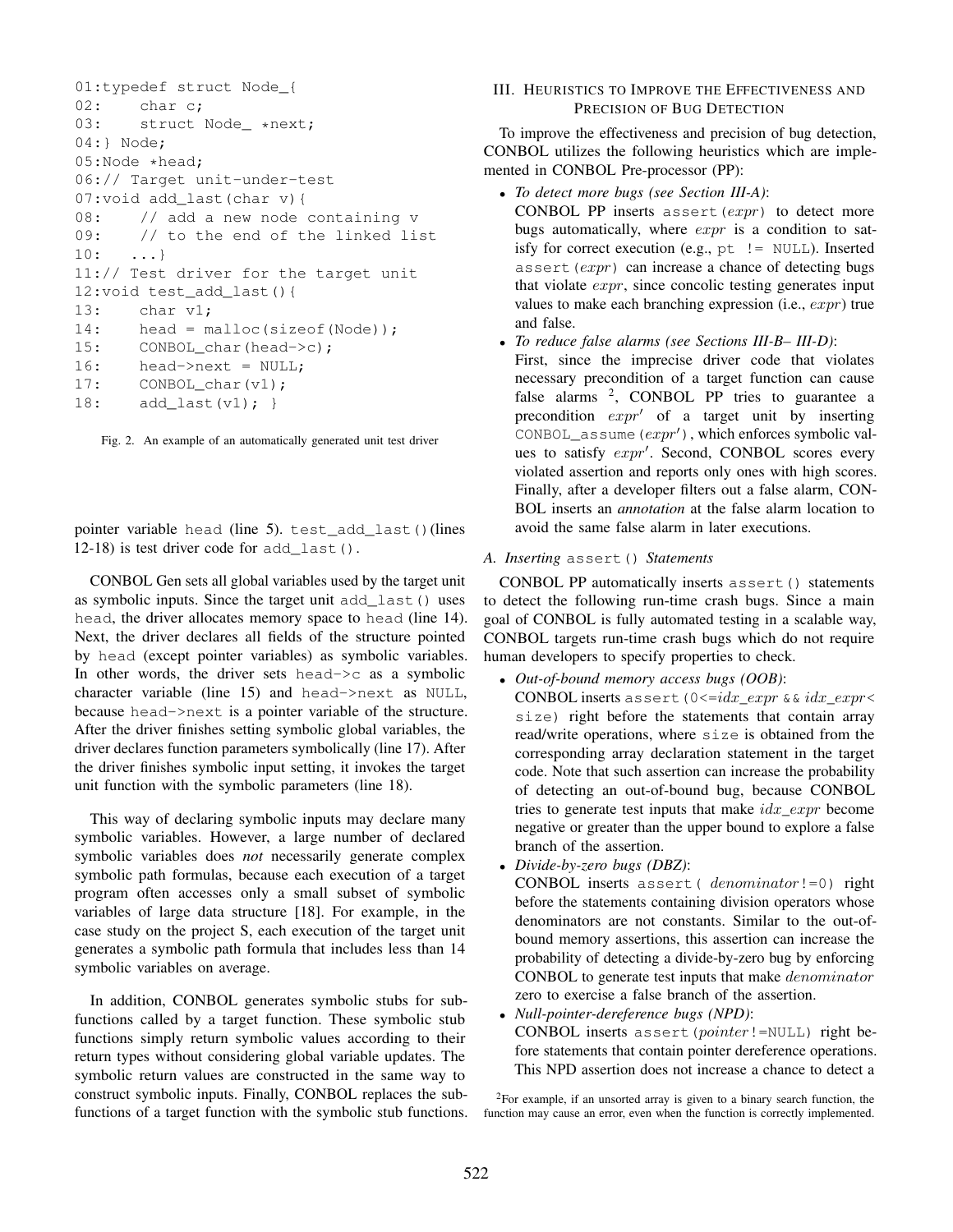```
01:int array[10];
02:void get_ith_element(int i){
03: return array[i];
04:}
05:// Test driver for get_ith_element()
06:void test_get_ith_element(){
07: int i, idx;
08: for(i=0; i<10; i++){
09: CONBOL_int(array[i]);
10: }
11: CONBOL_int(idx);
12: //CONBOL_assume(0<=idx && idx<10);
13: get_ith_element(idx);
14:}
```
Fig. 3. Test driver with preconditions

NPD bug, since CONBOL does not analyze pointer variables symbolically. Now CONBOL inserts NPD assertions for information gathering purpose, but we plan to improve CONBOL to analyze pointer variables symbolically in near future.

## *B. Inserting Constraints to Satisfy Preconditions*

CONBOL may generate false alarms due to the imprecise unit test driver that violates *preconditions* of a target unit under test. Figure 3 shows an example of such false alarm. The target unit get\_ith\_element()(lines 2-4) receives an index to an element of array declared at line 1 and returns the element of array at the index. The test driver test\_get\_ith\_element() sets all elements of array as symbolic variables (lines  $8-10$ ) and  $\pm dx$  as a symbolic variable (line 11), and executes get\_ith\_element(idx) (line 13). Note that test\_get\_ith\_element() (lines 6– 14) can crash get\_ith\_element() due to the out-of-bound array access, since idx is declared as a symbolic variable and it can be larger than the array size. However, this violation can be a false alarm, if get\_ith\_element(idx) is always invoked with idx between 0 and 9 in the target program.

Developers often write a unit function based on the assumption that the unit will be called with 'valid' parameters. Thus, to reduce false alarms, it is important to insert constraints to satisfy such preconditions of a target unit.<sup>3</sup> CONBOL PP inserts such constraints of target functions automatically by using CONBOL\_assume ( $expr$ ). <sup>4</sup> In the above example where a precondition of get\_ith\_element(idx) is 0<=idx && idx<10, the unit test driver should generate symbolic

input values that satisfy the precondition, which is enforced by CONBOL\_assume(0<=idx && idx<10) at line 12.

Currently, CONBOL PP inserts the following three types of constraints:

- *Preconditions for array indexes*:
	- To avoid false alarms due to infeasible out-of-array indexes, CONBOL PP inserts CONBOL\_assume (0<=  $idx\_expr$  &&  $idx\_expr$  <size) before the invocation of a target function as a precondition to satisfy for array accesses through  $idx$  expr in the target function, where size is obtained from the corresponding array declaration statement in the target code. However, to keep the chance of detecting array out-of-index bugs, CONBOL PP inserts constraints on idx\_expr *only if* idx\_expr satisfies all of the following conditions:
		- 1)  $idx\_expr$  should be a form of  $x + a$  where x is a symbolic integer variable and a is an integer constant  $(i.e., a [x-1] = ... ).$
		- 2) x should *not* be updated in the target function.
		- 3) The target function should *not* check the value of x (e.g., if  $(x \le 10+y)$ ...).
- *Preconditions for constant parameters*:

Developers often write a function whose parameter should have one of the pre-defined constant values. For example, the third parameter of fseek() C standard function should be one of the three constant values SEEK\_SET, SEEK CUR and SEEK END. Any values other than these three constants are invalid values and can cause false alarms when fseek() is tested. Thus, CONBOL PP inserts constraints to generate a symbolic value that is one of the valid constant parameters for a target unit.

CONBOL PP identifies such a function  $f()$  whose parameter should have one of predefined constant values by looking at the function invocation statements. If all statements that invoke f() in the target code pass a constant as a parameter of  $f(t)$ , CONBOL PP inserts constraints to generate only such constant values for the parameter.

• *Preconditions for* enum *values*:

When an enum variable is declared symbolically, this variable is declared as a symbolic integer variable. To prevent false alarms due to undefined enum values, CONBOL PP inserts constraints to generate only integer values defined in the corresponding enum type for an enum variable.

## *C. Scoring of Alarms*

To reduce false alarms, CONBOL assigns a score to each violated assertion that CONBOL inserts (see Section III-A) and reports only violated assertions with scores larger than a threshold. Main scoring rules for violated assertions are as follows and CONBOL reports only violated assertions whose scores are six or higher: <sup>5</sup>

<sup>3</sup>Constraints to satisfy such preconditions may cause false negatives, if a developer has incorrect assumption. However, utilizing the constraints to reduce false alarms even at the cost of false negatives can be a good strategy, because it can be more important to reduce false alarms than to reduce false negatives in industry targeting smartphone market (see Section VI-B).

 $^4$ CONBOL\_assume(expr) is a macro of if(!expr) exit(0);. If a current test case tc violates a given precondition (i.e., expr becomes false), CONBOL immediately terminates a target unit execution with  $tc$  and removes tc, since tc can raise a false alarm.

<sup>5</sup>CONBOL has 13 scoring rules based on the target code and runtime execution information. The other 10 scoring rules were not effective to filter out false alarms, and not applied in this case study.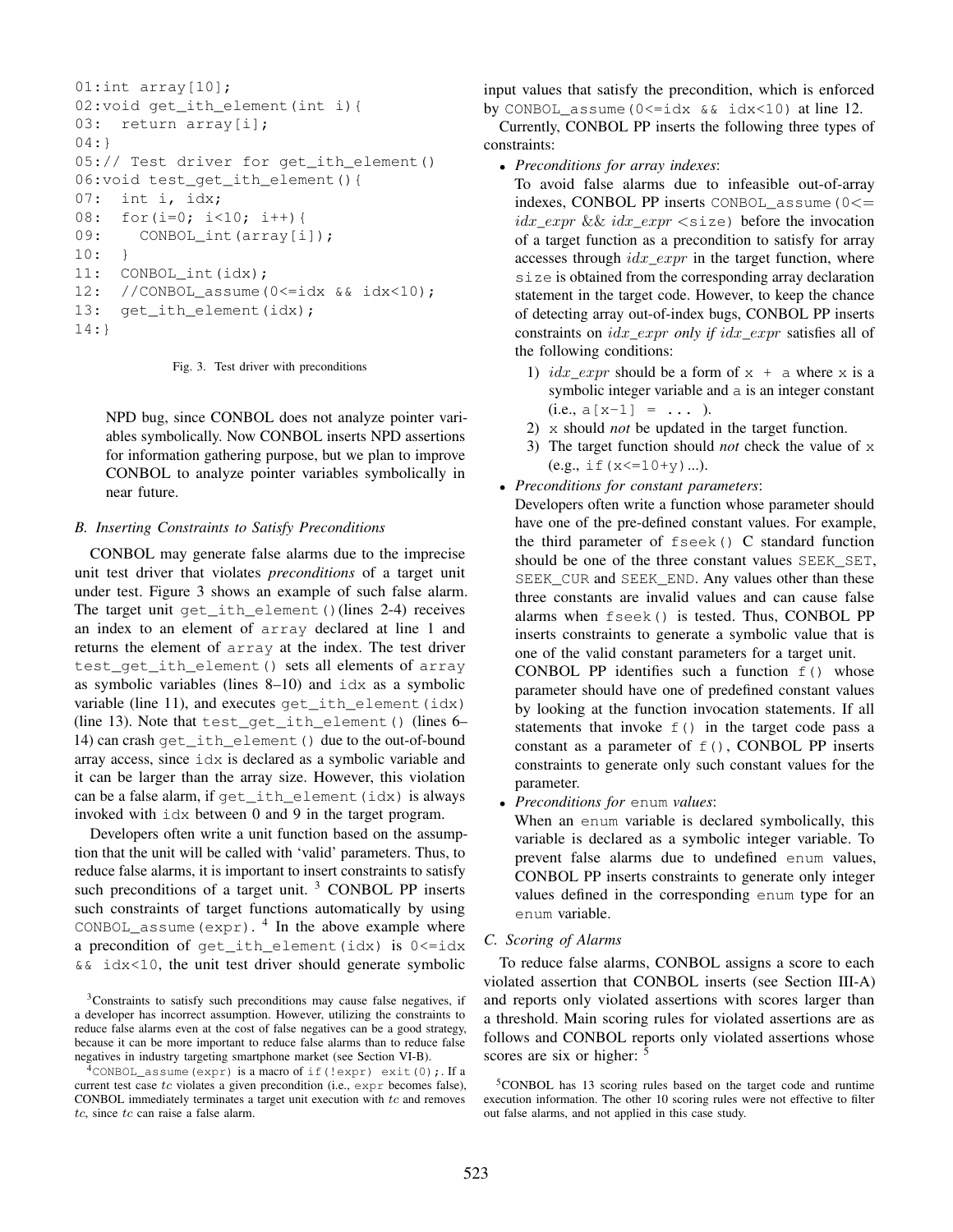- 1) Every violated assertion gets 5 as a default score.
- 2) For each violated assertion which contains a variable x, if the target function containing the assertion checks the value of x (e.g., if (x < y+1)...), the score of the assertion increases by 1. A rationale for this rule is that an explicit check of  $x$  in the target function indicates that the developer of the function considers x important and the assertion on  $x$  is important consequently.
- 3) For each violated assertion assert  $(exp)$ , the score of the assertion decreases by 1, if  $expr$  appears five or more times in other violated assertions in the entire target software. A rationale for this rule is the assumption that a developer writes code correctly most of time so that target code does not have a same bug that appears many times in different locations of the target program.

#### *D. Annotation Mechanism to Utilize User Feedback*

CONBOL PP utilizes a user feedback through annotations in a target code. CONBOL annotation is specified as a comment starting with /\*CBL. A user can guide CONBOL through this annotation mechanism to reduce false alarms. For example, if a developer identifies a false alarm located at line l, CONBOL inserts the following annotation at line  $l$ :

/\*CBL action=suppress,object=none,log=false... By using this annotation, the identified false alarms will be suppressed for later executions.

## IV. CASE STUDY ON SAMSUNG PROJECT S

The goal of this case study is to evaluate the *effectiveness* (in terms of a number of detected bugs) and *efficiency* (in terms of testing time and false alarm ratio) of CONBOL for large-scale industrial embedded software. For this purpose, we have applied CONBOL to four million lines long embedded software developed by Samsung Electronics (calling it project S in this paper).

#### *A. Target Project Description*

The project S has been developed for smartphones. The rough statistics on the structure of the project S (written in mainly C) is as follows: <sup>6</sup>

- Total number of directories: 3123
- Total number of source files: 7243
- Total number of header files: 10401
- Total number of functions: 48743
	- Total number of functions having more than one branch: 29324
- Total number of branches: 397854
- Total lines of code: four million lines of C codes

Project S targets ARM platform and uses RVCT compiler infrastructure. We chose the project S as our target program, because it is important software for commercial smartphones. In addition, the project S had suffered subtle bugs, which consumed a large amount of developer time and resource.

## *B. Experimental Setup*

Unit testing has several advantages to improve software quality such as early detection of bugs and corner case bug detection [28]. Unit testing has additional benefits for embedded software, since unit testing has less dependency on the target embedded platform by building testing driver/stubs [20]. Thus, we decided to apply CONBOL to the project S in unit level.

CONBOL uses reverse depth-first search strategy [5] to explore execution paths of the target unit and increase branch coverage fast. Unit testing of a target unit terminates when

- An assertion to detect a crash bug is violated, or
- All possible execution paths are explored, or
- All test executions of a target unit spend 30 seconds (Timeout1).

In addition, we enforce Timeout2 by which a single test execution of a target unit terminates when the execution takes 15 seconds.

The experiments were performed on a machine that has Intel i5 3570K (3.4GHz) and with 4GB RAM, running Debian 6.0.4 32bit version.

#### V. CASE STUDY RESULTS ON THE PROJECT S

# *A. Results of CONBOL Trim, CONBOL Gen, and CONBOL PP*

CONBOL Trim removed unportable functions of the project S and the number of final target functions is 25425 out of the 29324 functions that have more than one branch. Among 3899 (=29324-25425) removed functions, 2825 functions were removed due to ARM inline assembly, 806 functions were removed due to hardware dependent code, and 268 functions were removed due to RVCT compiler extension (see Section II-B). As a result, 86.7% (=25425/29324) of the target functions were tested by CONBOL.

The size of symbolic setting portions generated by CONBOL Gen is 60.8 lines long on average, declaring 58.9 symbolic variables and containing 9.51 symbolic stub sub-functions on average. CONBOL PP inserted 14.3 assertions in each target function on average (i.e., 8.0 NPD assertions, 6.2 OOB assertions, and 0.1 DBZ assertions on average). CONBOL PP also inserted 2.3 precondition constraints in each target function on average (i.e., 1.4, 0.6, and 0.3 precondition constraints for enum variables, array indexes  $<sup>7</sup>$ , and constant parameters,</sup> respectively).

## *B. Result on Detected Bugs*

After testing the 25425 target functions and applying the false alarm reduction techniques, CONBOL reported 277 alarms.

We filtered out false alarms by reviewing the relevant target source code, especially the calling context of the target functions. Interestingly, similar alarms occurred repeatedly so that we could remove most of the alarms without much difficulty. For example, we observed many violations of similar assert conditions in similar context. In addition, many

<sup>6</sup>To secure the intellectual property rights of Samsung Electronics, detailed information on the project S is not written in this paper.

<sup>7</sup>The average number of inserted precondition constraints for array indexes is small (i.e., 0.6) due to the three strict conditions (Section III-B).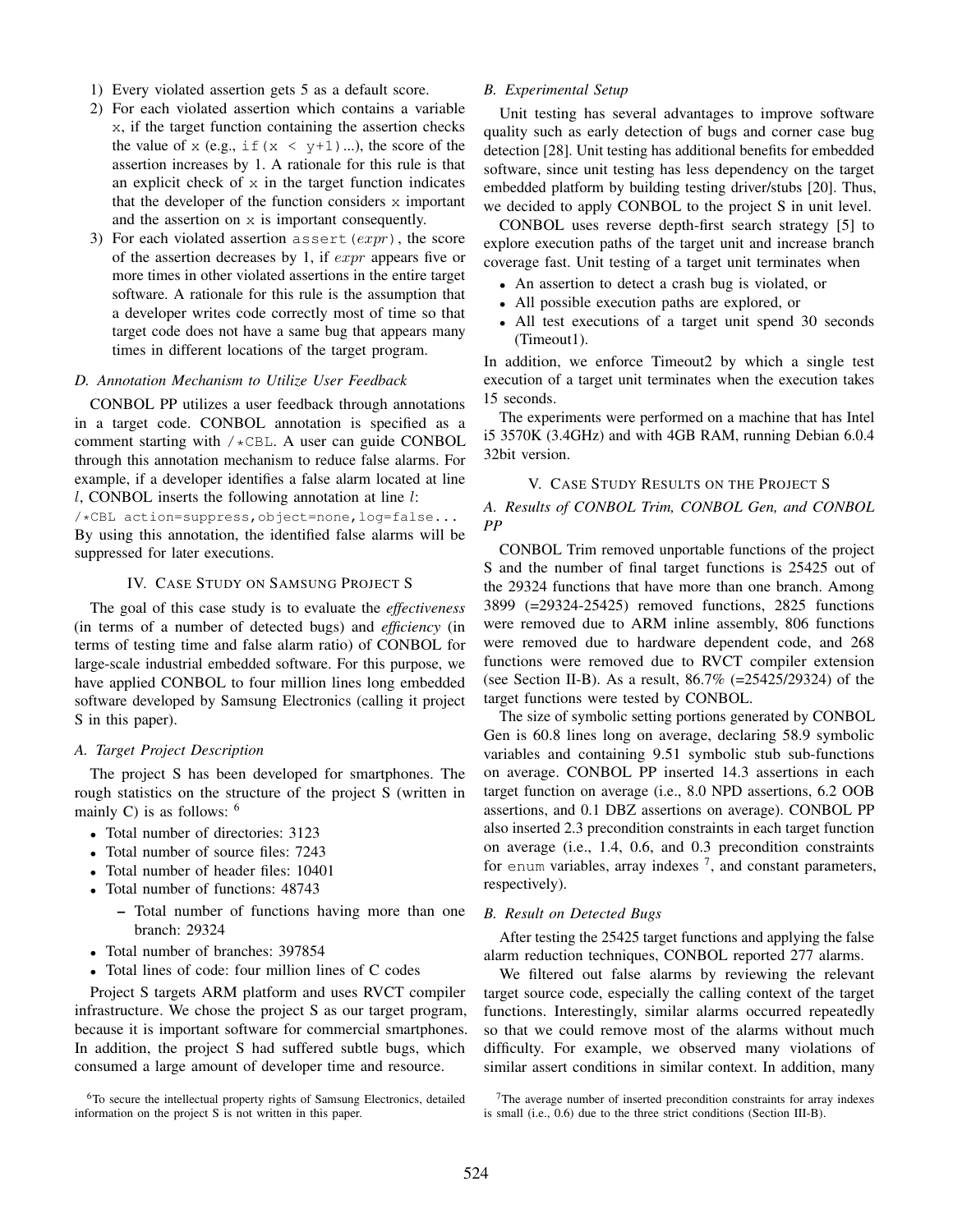alarms regarding specific variables were false alarms due to imprecise environments. For example, all violations of assert (gd[i].f!=0) were false alarms, since all target functions that access gd are called only after the initialization function init qd() that assigns all fields of the elements of gd correctly (i.e., init\_gd() assigns gd[i].f with nonzero for all possible i's in real executions). Two authors of Samsung without prior knowledge on the project S spent a week to remove false alarms. Finally, we reported 50 alarms to the original developers and the following 24 crash bugs among these 50 alarms were confirmed by the original developers of the project S.

• *13 array out-of-index bugs*:

More than a half of detected bugs are OOB bugs, since the project S utilizes complex data structures containing arrays. Eight OOB bugs are made, because the index checking statement (line 4) is located after the array access (line 3) as shown below:

```
1:void foo(u8 index) {
2: ...
3: q[index-1] = ...;4: if((index==0)||(index>10)) return;
5: ...}
```
Note that CONBOL does not insert a precondition constraint for such code, since the code checks the range of index at line 4 (see Section III-B). The other bugs are due to incomplete checking of the values of index variables.

• *6 divide-by-zero bugs*:

Two of the detected divide-by-zero bugs are as following:

```
1:u32 foo(u32 t, ...) {
2: ...
3: if (t != 0) { ...
4: if(size < 2) \{z=z/(t/10); \}5: else if (size < 3) {z=z/(t/100);}
6: else z=z/(t/1000); }
7: ... }
```
Lines 4–6 will raise divide-by-zero errors in spite of line 3 that checks a value of the denominator  $\pm$  due to integer division, if an unsigned 32-bit integer  $\pm$  is less than 10, 100, and 1000, respectively. The other four bugs are due to missing tests to check if denominator values are zero. • *5 null-pointer dereference bugs*:

Although CONBOL does not support symbolic pointer varaibles, CONBOL detected five null-pointer dereference bugs, because symbolic test drivers generated by CONBOL set a pointer variable in a structure as NULL (Section II-C).

# *C. Coverage and Time Costs*

Table I describes a number of generated test cases, branch coverage, and time cost of CONBOL for the 25425 target functions. CONBOL covered 59.6% of the target branches with 0.8 million test cases in 15.8 hours. After removing the time cost caused by the target functions that reached timeout1 or timeout2, CONBOL spent 9.0 hours.

TABLE I BRANCH COVERAGES AND TIME COSTS

| Total # of test cases generated      | $0.8 \times 10^{6}$ |
|--------------------------------------|---------------------|
| Branch coverage(%)                   | 59.6                |
| Total time spent (hour)              | 15.8                |
| # of functions that reached timeout1 | 742 (TO:30s)        |
| # of functions that reached timeout2 | 134 (TO:15s)        |
| Time cost w/o timeout (hour)         |                     |

TABLE II EFFECTIVENESS OF FALSE ALARM REDUCTION TECHNIQUES

| # of reported alarms        | OOB  | NPD. | DBZ. | Sum  |
|-----------------------------|------|------|------|------|
| Total #                     | 3235 | 2588 | 61   | 5884 |
| W/ precondition constraints | 2486 | 2511 | 58   | 5055 |
| W/ scoring rules            | 220  |      |      |      |

Regarding the branch coverage result, we found the following reasons for the uncovered  $40.4\%$  (=100%-59.6%) of the branches. <sup>8</sup> First, a test execution terminated at an assertion violation and no further branches were covered in the execution (see Section IV-B), which makes 10.8% of the target branches uncovered. Second, functions that reach timeout were not covered completely, which makes 9.3% of the branches uncovered. <sup>9</sup> The remaining 20.3% of the branches were not covered due to the limitations of CONBOL such as lack of symbolic pointer support, setting pointers as NULL in a symbolic struct input, no support for floating pointer arithmetic, external libraries, etc. <sup>10</sup>

#### *D. Effectiveness of the False Alarm Reduction Techniques*

Without applying any false alarm reduction techniques (i.e., without precondition constraints, nor scoring rules), CONBOL generated 5884 (=3235+2588+61) alarms (the second row of Table II).

By inserting the precondition constraints (Section III-B), 14.1% (= $\frac{5884-5055}{5884}$ ) of alarms were removed (see the third row of the table). Note that OOB alarms were reduced 23.2% ( $=\frac{3235-2486}{3235}$ ) on average, respectively mainly due to the precondition constraints for array indexes.

Finally, after applying the scoring rules (Section III-C), 94.5% (= $\frac{5055-277}{5055}$ ) of the alarms were removed (the fourth row of the table). For example, 54.3% of the alarms have score 4 due to the rules 1) and 3), 36.8% of the alarms have score 5 due to the rules 1), 2) and 3) together, and 3.5% of the alarms have score 5 due to the rule 1) only.

<sup>8</sup>CONBOL Instrumentor transforms a target program to an equivalent extended version whose branches contain only one atomic condition per branch. Thus, the branch coverage achieved on the original program is much higher than the coverage data in Table I on the extended target program.

<sup>9</sup>In the exploratory experiments, increased timeouts did not improve the coverage much.

<sup>10</sup>10.8% and 9.3% were calculated by simply counting the uncovered branches of the target units which raised an alarm or reached timeout (Section IV-B). Thus, we think that more than 20.3 % of the target branches were uncovered due to the limitations of CONBOL.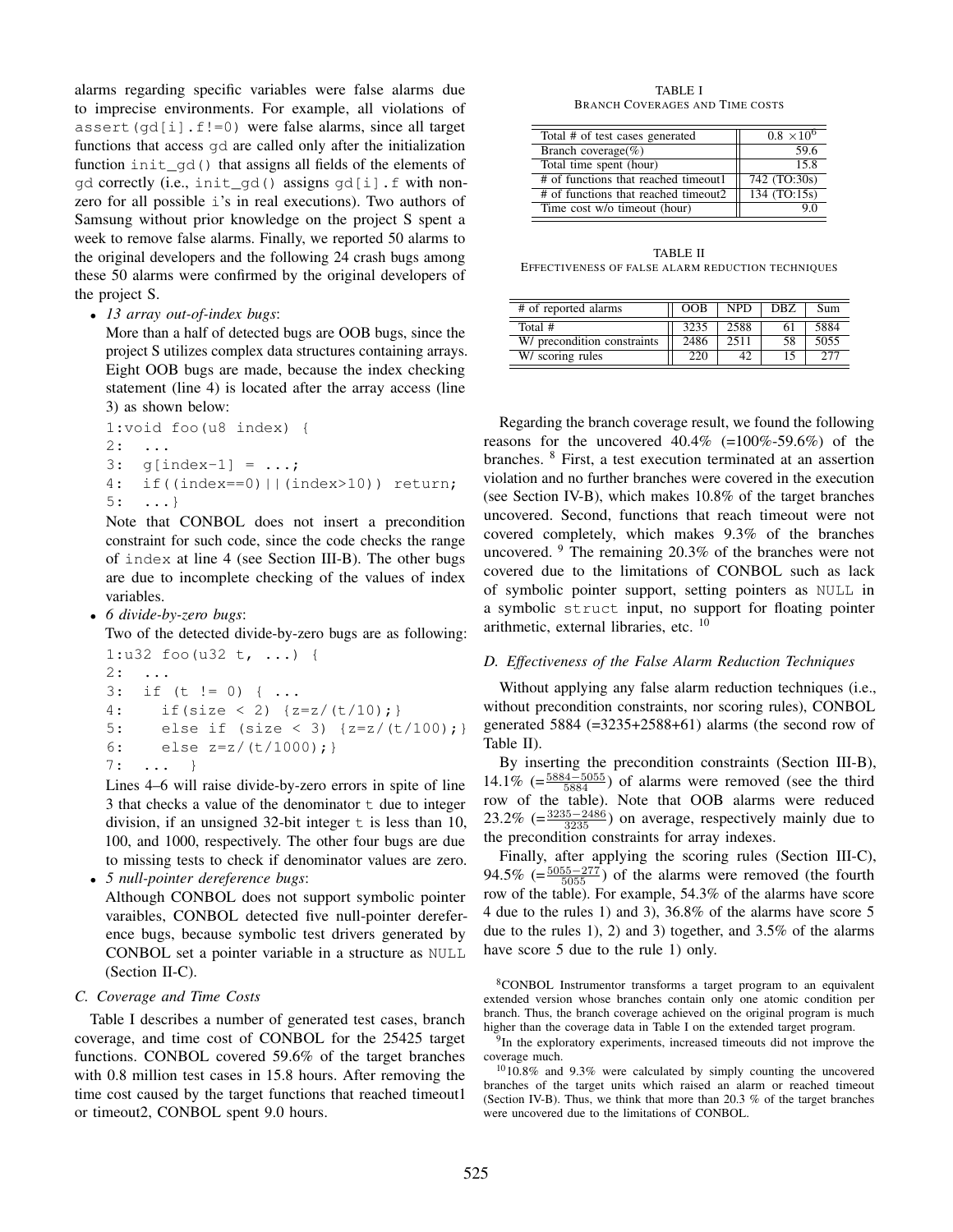#### VI. LESSONS LEARNED

#### *A. Effectiveness and Efficiency of the CONBOL Framework*

Through the case study on the project S, we could confirm that CONBOL is an effective framework by detecting 24 crash bugs in large embedded software (see Section V-B). A main reason why these 24 bugs had not been detected by the developers is that the bugs can be triggered only in corner-case scenarios, which are hard to imagine by human engineers. Concolic testing technique, as demonstrated in the other industrial case studies [14], [15], [18], have strengths in exploring corner-case scenarios and detect subtle bugs. In addition, CONBOL spent less than one day to detect those crash bugs, which is affordable time cost in industrial setting. To our knowledge, this case study is the first industrial case study that demonstrates the practicality of concolic testing technique on multi million lines long industrial embedded software.

Another interesting observation is that the project S had been regularly checked by using static analysis tools such as Coverity Prevent. <sup>11</sup> These 24 crash bugs reported by CONBOL had not been detected by those static analysis tools, since static analysis tools often perform only simple analysis for fast bug detection and report alarms only when the scores of the alarms are higher than some threshold to reduce false alarms. Although both static analysis tools and CONBOL target crash bugs, it is a good idea to apply static analysis tools and CONBOL together, since they can complement each other.

#### *B. Issues for Successful Technology Transfer to Industry*

The development team of the project S decided to incorporate CONBOL in their development process after a series of discussions with us regarding the needs of the developers and the detailed information of CONBOL. Main issues of the discussions are as follows;

*1) Trade-off between Software Quality and Time-to-Market:* We found that the developers were not concerned much for the detected crash bugs, since most of the bugs cause errors in corner-case scenarios (i.e., they think that a user would experience the corresponding errors very rarely in daily use), but concerned for extra overhead caused by adopting CONBOL (i.e., steep learning curve, manual steps required to apply CONBOL, long testing time, reviewing many alarms, etc.), since time-to-market is critical for a smartphone market.

We understood the viewpoint of the developers for a smartphone market and responded as follows. First, we had designed CONBOL to satisfy such viewpoint of the developers by increasing the degree of automation of unit testing by generating driver/stubs automatically (Section II-C) and reducing false alarms (Sections III-B–III-D). Second, regarding the concern of steep learning curve, we made seminars to help the developer understand CONBOL and concolic testing. Third, we made it clear that the execution time of CONBOL could be reduced

significantly by distributing target units to multiple testing machines, since CONBOL tests every unit independently. Finally, we explained that reviewing of alarms might not consume a large amount of time, since many of the detected alarms showed similar patterns and, thus, many alarms could be removed together. Furthermore, this manual effort to review the alarms is one-time cost for the initial version of target software. For subsequent revisions of the target software, only a small number of new alarms will be reported, since the false alarms detected in the previous version are suppressed by the annotation (Section III-D).

*2) Delivering Confidence in the Advanced Testing Techniques:* Although CONBOL detected new crash bugs, the developers were uncertain about the benefit of using CONBOL due to their negative preconception on automated testing tools (most developers had tried and found several automated testing tools working for demo cases, but not really working for their previous projects). In other words, they did not understand the underlying concolic testing techniques and, thus, thought CONBOL as just yet-another automated testing tool based on ad-hoc heuristics.

To give confidence in the benefit of using CONBOL, we delivered a detailed report on the CONBOL experiment on the project S. In addition, we made a series of seminars to help the developers understand both strengths and limitations of concolic testing techniques. As a result, the developers started to admit that CONBOL can generate test cases systematically and at modest cost to detect bugs that are hard to find by using random testing or manual testing.

*3) Improving Tool Maturity of CONBOL:* Initially, the developers concerned about hidden manual cost to apply CONBOL to their project, such as modification of target source building scripts, lack of GUI that costs more labor to analyze bug reports, lack of integration with existing test case management tools, etc.

We persuaded the developers that most of these issues are implementation issues and can be solved so that CONBOL can be grown to a fully usable automated tool by investing tool implementation effort and satisfying the needs of the developers. This is possible because CONBOL was an in-house tool developed by the Samsung engineers.

## *C. Technical Challenges for Concolic Unit Testing*

Although the case study on the project S was successful, we observed the following technical challenges to solve:

# • *Support for Complex Symbolic Data Structure*:

As shown in Section V-C, one of the main reasons for low branch coverage was lack of support for complex symbolic data structure. Large industrial software often utilizes complex recursive data structure and bugs are frequently introduced to routines that handle the data structure. Thus, it is necessary to analyze complex data structure symbolically, which requires support for symbolic pointer arithmetic and memory operations as well as efficient algorithm to generate complex data structure [22].

<sup>&</sup>lt;sup>11</sup>The original developers said that Coverity Prevent had reported less than 100 alarms on average. Five engineers spent one day to review these alarms on average.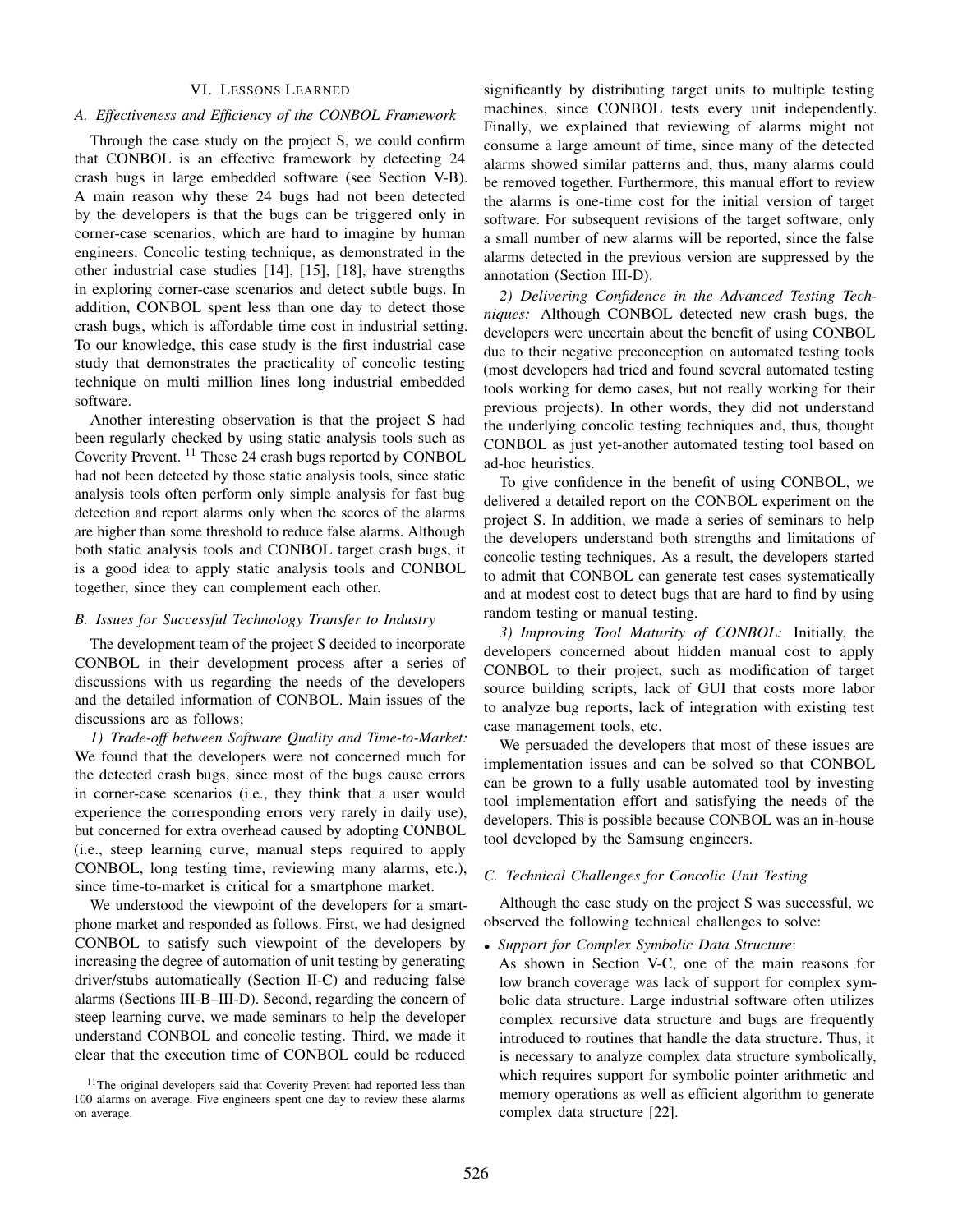#### • *Necessity of Branch-oriented Search Strategy*:

Another reason for the low branch coverage was due to the timeout problems, which are often caused by a large number of test executions due to symbolic variable dependent loops. Although several search strategies (pathcrawler [36], Godefroid et al. [13], Saxena et al. [31]) were proposed to achieve high branch coverage fast by handling loop efficiently, they often fail to achieve the goal in practice. As branch coverage is a standard metric to measure quality of testing in industry, improving branch-oriented search strategy for concolic testing can be an important research direction.

# • *Automated Generation of Effective and Efficient Unit Test Driver/Stubs*:

The current method of CONBOL to build test driver/stubs is simple and can be refined further to improve precision of unit testing and to save testing cost at the same time. For example, a unit testing driver can include sub-functions that are 'closely' related to the target function and have low 'cost' to include. It will be an interesting research direction to define proper 'closeness' and 'cost' metrics for effective and efficient concolic unit testing.

• *Tool Assistance for Test Oracle Specification:*

Although CONBOL detected dozens of crash bugs, the project S may still have functional bugs. The developers of the project S recognized the importance of user-specified functional assertions, but they were too busy to specify meaningful functional assertions. Although we can utilize automated invariant generation techniques to specify test oracles, they are not mature enough to generate meaningful assertions for large industrial software. Instead, as the first step toward (semi) automated test oracle generation, it will be more practical to develop a tool to support a developer to specify assertions fast and conveniently by providing inferred information on program segment visually.

#### VII. RELATED WORK

#### *A. Automated Unit Testing Techniques*

There has been active research on automated unit test techniques. Among them, the simplest but most popular technique is *random testing* [7], [23], [24]. Random testing generates a large number of concrete test cases by using random values in short time. Random testing, however, often fail to achieve high coverage even with a large amount of test cases.

Other techniques generate test cases based on the systematic reasoning of a target source code. Beyer et al. [4] use predicate abstraction-based model checking, and Visser et al. [35] use explicit-state model checking to generate concrete test cases based on the generated counter examples. Csallner et al. [8] use static analysis to detect candidate bugs and generate concrete test cases to invoke the bugs actually. A drawback of these systematic techniques is low accuracy caused by the incomplete reasoning engines such as underlying constraint solvers when applied to complex real-world programs. For example, predicate abstraction-based model checking [4] does not handle program code that uses complex data structure that uses complex pointer arithmetic [16].

In addition, it is an important issue to how to build environment/driver/stub, as shown in this paper. Thummalapenta et al. [33] describes a systematic guideline to build a symbolic environment model from an existing manual unit testing environment. Zhang et al. [19] describes how to model a symbolic environment for cloud applications to generate test case automatically by using Pex [34], where they achieved 76.8% block coverage of PhluffyFotos (photo gallery software).

## *B. Concolic Testing Tools*

Since DART [11] and CUTE [32] were developed in 2005, various concolic testing tools [5], [34], [6], [18], [17] have been developed, Among these concolic testing tools, CUTE [32] and PEX [34] explicitly claim that they target unit tests. Garg et al. [26] extends RANDOOP [24] which is a feedback-guided automated testing tool by adopting concolic testing techniques for C/C++ programs. CONBOL is a concolic testing framework specialized to unit test *embedded software* in a sense that it provides several functionalities which are not supported by other concolic testing tools such as porting of unit source codes (CONBOL Trim), unit test driver generation (CONBOL Gen), and improved bug detection and false alarm reduction (CONBOL PP).

## *C. Concolic Testing of Embedded Software*

Concolic testing has been applied to various application domains such as sensor networks [30], web applications [1], database applications [10], [25], etc. However, only few case studies have been conducted to apply concolic testing to embedded software due to the challenges aforementioned in Section I. For example, Kim et al. applied an open-source concolic testing tool CREST to flash memory device driver code [14] and mobile phone software [15], where the target programs were relatively easy to port to a host PC, which is very different from the application of the CONBOL framework to the project S reported in this paper. As an another example, Bardin and Herrmann [2], [3] applied concolic testing to embedded software running on microprocessors. They translated machine code into intermediate representation to apply concolic testing. They applied this approach to string functions in C library and unit functions of industrial embedded software such as aircraft engined power controller. This approach is not suitable for the project S, because we have to develop a tool for machine code analysis, which will cause unacceptable development overhead in industrial setting.

#### VIII. CONCLUSION AND FUTURE WORK

We have presented the CONBOL testing framework to unit test large size embedded software automatically. CONBOL tests target units on a host PC platform by generating symbolic unit testing drivers/stubs and test cases to explore a large number of possible execution paths systematically. In addition, CONBOL utilizes several heuristics to reduce false alarms caused by the imprecise drivers. We have demonstrated that CONBOL is a practically effective testing framework through the case study on four million lines long industrial embedded software. In this